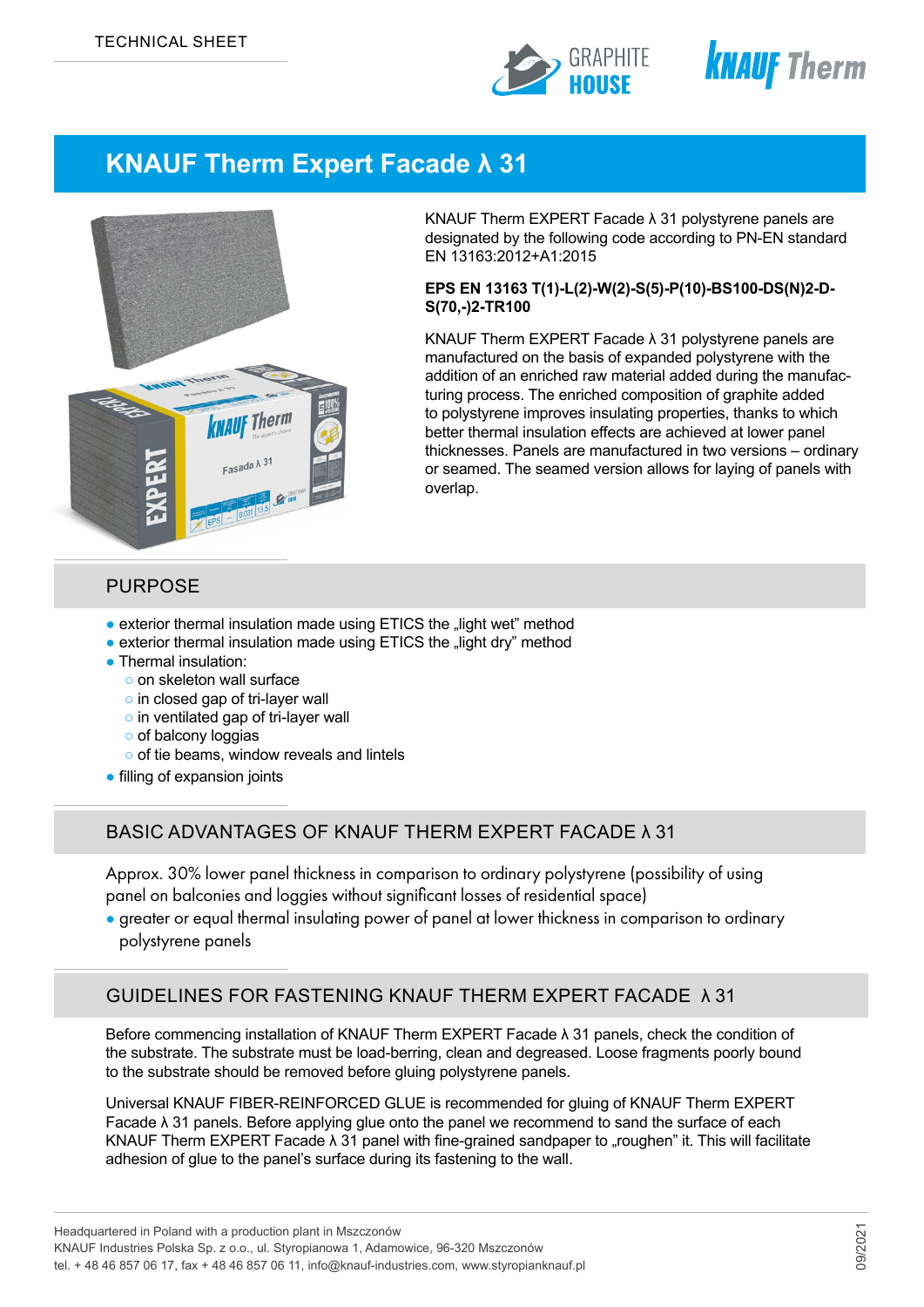



KNAUF Therm EXPERT Facade λ 31 has elevated resistance to UV radiation, however long-term, direct exposure to UV radiation may cause a yellowish tarnish on a panel's surface. This tarnish must be removed before applying of the reinforcing layer.

We recommend using KNAUF FIBER-REINFORCED GLUE and KNAUF REINFORCING MESH to make the reinforced layer.

Shielding facade meshes should be used during work. Protect KNAUF Therm EXPERT Facade λ 31 panels glued to the facade against the direct sunlight and weather, with facade meshes on scaffolding.

**ATTENTION ATTENTION** 

Protect panels against direct contact with substances damaging polystyrene, e.g. organic solvents (acetone, nitroglycerin, benzene, etc.)

# TECHNICAL DATA

| $\lambda_{\rm n}$ Thermal conductivity coefficient W/(mK)               | $\leq 0.031$                                         |
|-------------------------------------------------------------------------|------------------------------------------------------|
| Edge shape                                                              | rectangular / seamed                                 |
| <b>Dimensions</b>                                                       | 1000 $\times$ 500 mm<br>max. dimensions 4000x1200 mm |
| Self-extinguishing capacity                                             | SELF-EXTINGUISHING                                   |
| Class of reaction to fire                                               | E                                                    |
| Bending strength (kPa)                                                  | BS 100 ( $\geq$ 100)                                 |
| Tensile strength (force applied perpendicularly to face surfaces) [kPa] | TR 100 ( $\geq$ 100)                                 |

# PACKAGING, STORAGE, TRANSPORT

KNAUF Therm EXPERT Facade λ 31 polystyrene panels are solely delivered in the manufacturer's, i.e. KNAUF Industries, original packaging. A product's packaging contains information concerning: product name, name of manufacturer, production date, Polish Standard no. EN 13163:2012+A1:2015, code according to standard, and declared technical parameters.

KNAUF Therm EXPERT Facade  $\lambda$  31 should be stored in a manner that protects them against mechanical damage and the weather conditions.